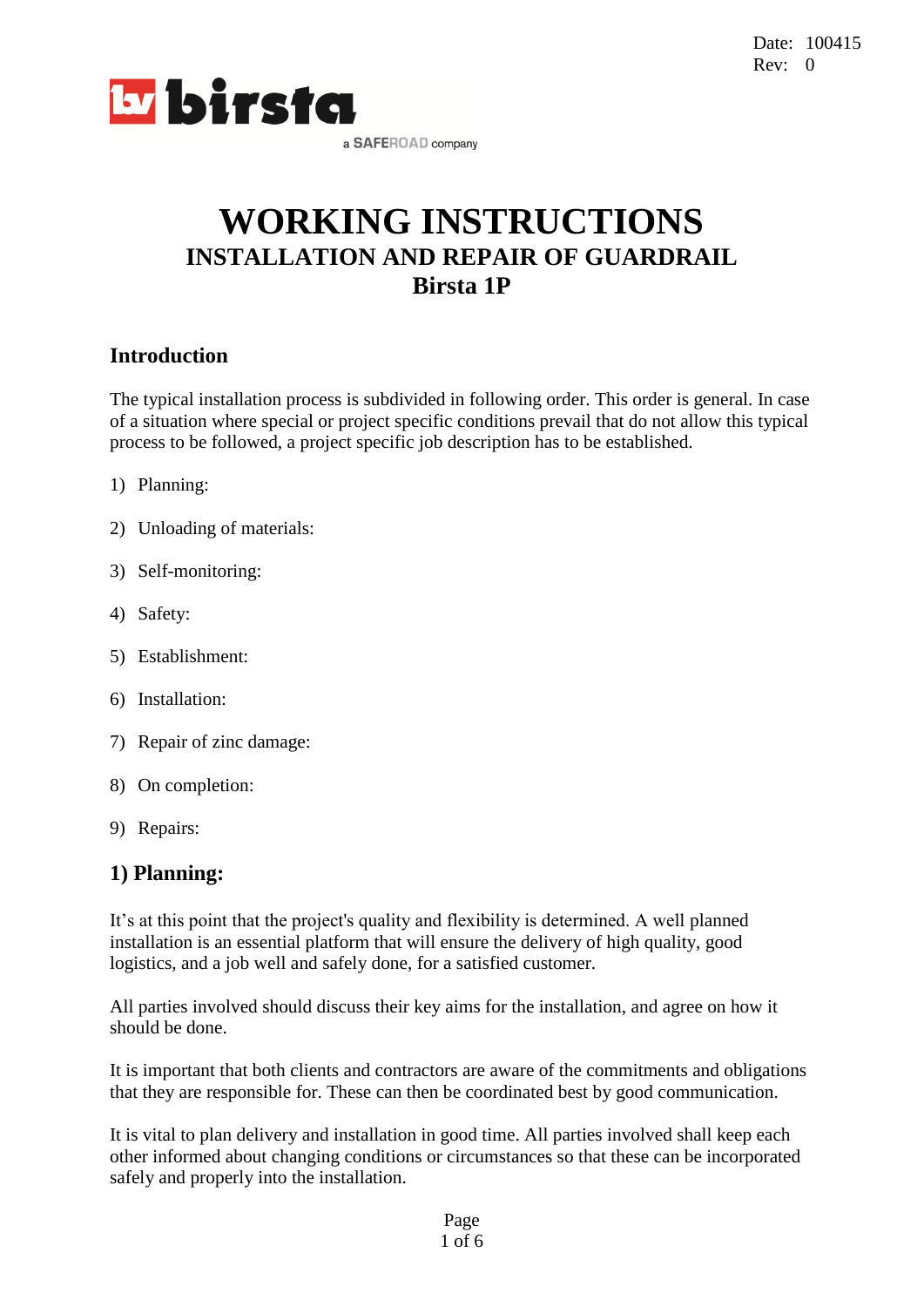

# **2) Unloading of material:**

The material is unloaded and placed appropriately where the installation is done, so that there is no unnecessary handling of the material. Handle material with care, use timber battens or supports for components that are not delivered on pallets, with ample clearance for the safe use of forklifts and lifting straps to be safely secured when materials are moved.

When unloading, check that unloaded goods comply with the waybill. The goods must be checked to ensure that no damage is visible. Deviations on the package number or damages must be noted on the waybill and the sender shall immediately be contacted to agree the condition and quantities.

# **3) Self-monitoring:**

The system installers shall carry out, and in appropriate document record the self-monitoring report which shall at least include the following paragraphs;

#### **Checkpoints on arrival**

Take note of the work plan and site drawings. Go through the material and compare with the packing list and the drawings to see if anything is missing. Inform supplier immediately of any discrepancies.

#### **Checkpoints guardrail**

The material is checked after the delivery to the workplace in terms of damage and quantity Horizontal alignment on the track is controlled within the specified tolerances The height of the railing is controlled within the specified tolerances All bolts are installed and tightened to the specified torque settings with calibrated air wrenches or torque spanners Any slight damage to the hot-dip galvanizing or painting is treated Possible zinc lumps and tags are removed

#### **Checkpoints at the end of work**

The workplace is cleaned

### **4) Safety:**

Because the installation of 1P often is performed in a busy traffic adjacent to live carriageways, the safety terms are very important.

> Page 2 of 6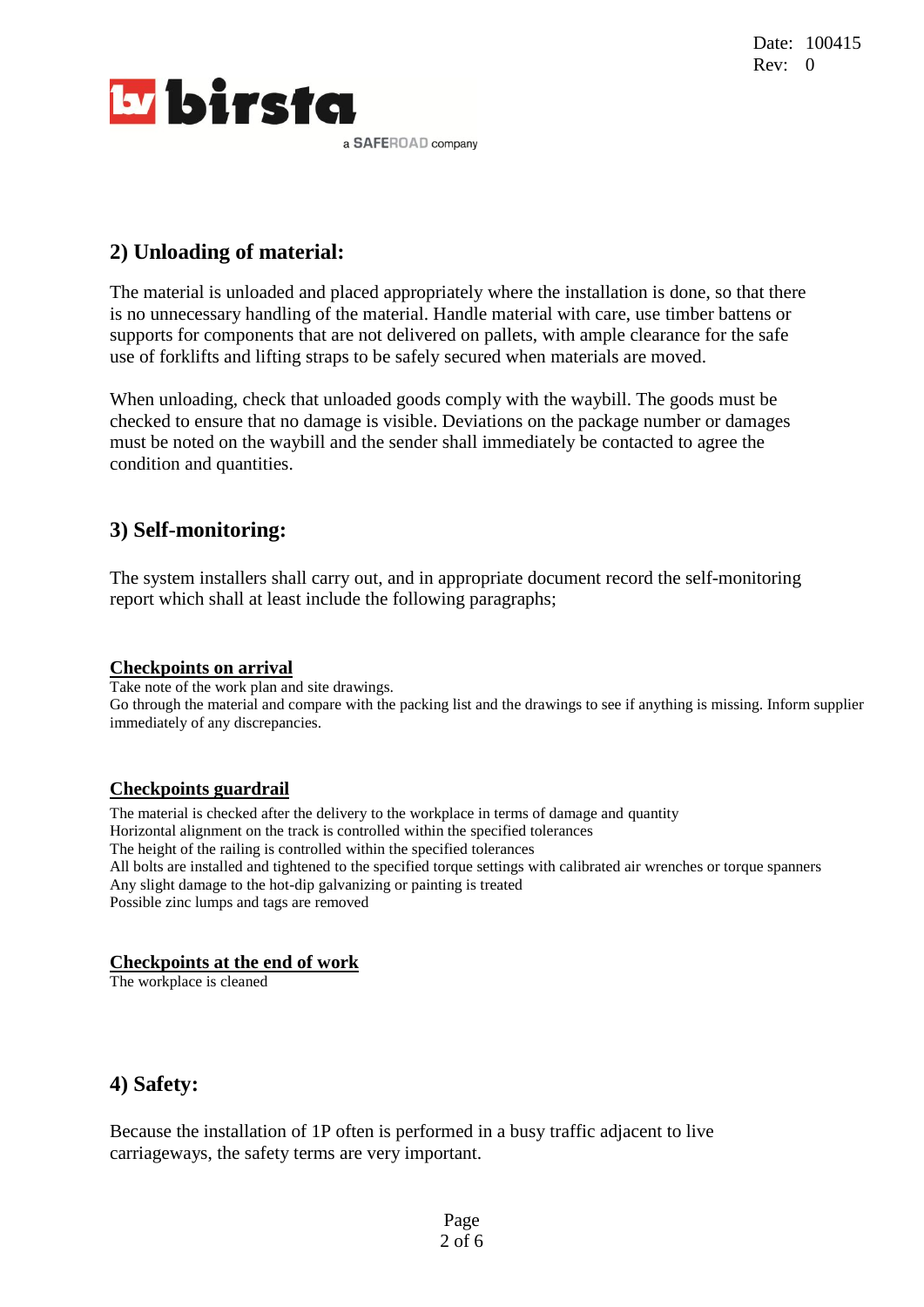

Temporary barriers should be adapted so that the installation of 1P can be done without their removal.

Only suitably trained operatives can be employed, with a recognized safety control system on place to ensure the correct PPE is worn, and the correct and safe procedures are maintained.

These important safety considerations must be involved at an early stage of planning, to maintain safety in the workplace during installation, and to ensure the safety of the road users.

# **5) Establishment:**

Prior to commencement on site, the installers shall be informed about the conditions on in the workplace. See paragraphs 3 and 4.

### **6) Installation:**

The installation description implies that the company that provides the installations must ensure that the installers have the necessary knowledge of the guardrail details, terms and bolts dimensions, and correct tightening torque for each different bolt type. This information is available on the system drawings. These are attached at the end of the description.

**Staking:** Before installation can begin, the setting out for the post hole locations has to be done. This requires great precision. Faults at this stage are hard to correct at a later stage. Bear in mind that the beam is 8 meters straight and in curves post centre distance measurement shall be amended to suit the actual centre line of the curve.

**Punching holes:** This requires special-broach to minimize the damage of the asphalt and reduce the need for later remedial works to the asphalt. Immediately after punching, posts or socket must be installed, alternately rotated 180 degrees, (C alternately facing the traffic flow). The depth of holes must be checked to ensure that the resulting post height will be within the required tolerance.

**Installation:** The installation is started with an anchor or energy absorbent. Then install the railing, followed by yet another anchor / energy absorbent

**Railing:** The installers loosen the mounted T-nut (picture 2) completely from the post and loosen the screws sufficiently to facilitate mounting on the joint bars (picture 3).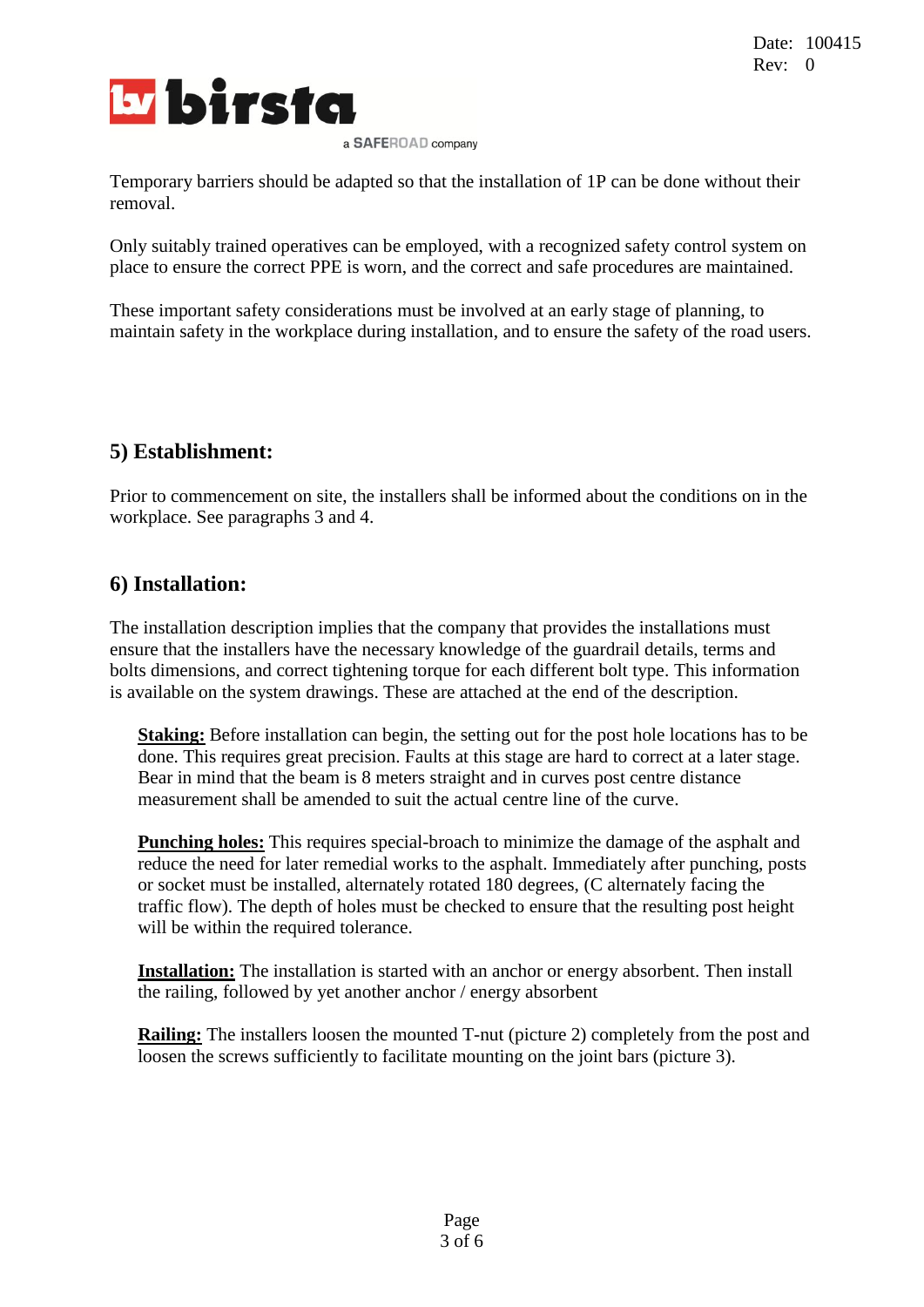



Then install the railing by inserting the tubular spigots, and install T-nuts in the c-profile. (Figure 4-6) the entire post must have contact with the c-profile.

The gap between the beams should be  $4 \pm 2$  mm. Install all the parts without completely tightened bolt joints which is done after the final alignment is made.



Picture 4-6

**Quick Openings:** Can be reinstalled and have the same release as usual railing. The difference is that the T-nut is not used in the quick opening beams. The post is only guided by the C-profile.

**Energy absorbers:** The absorbers are installed on the foundation that is punched down to about 1 dm above ground level. After that make an assessment whether the foundation twisted more than 10 degrees.

If the nail is twisted more than 10 degrees adjust this by moving the screw (Figure 12) to another position.



Picture 12

Page 4 of 6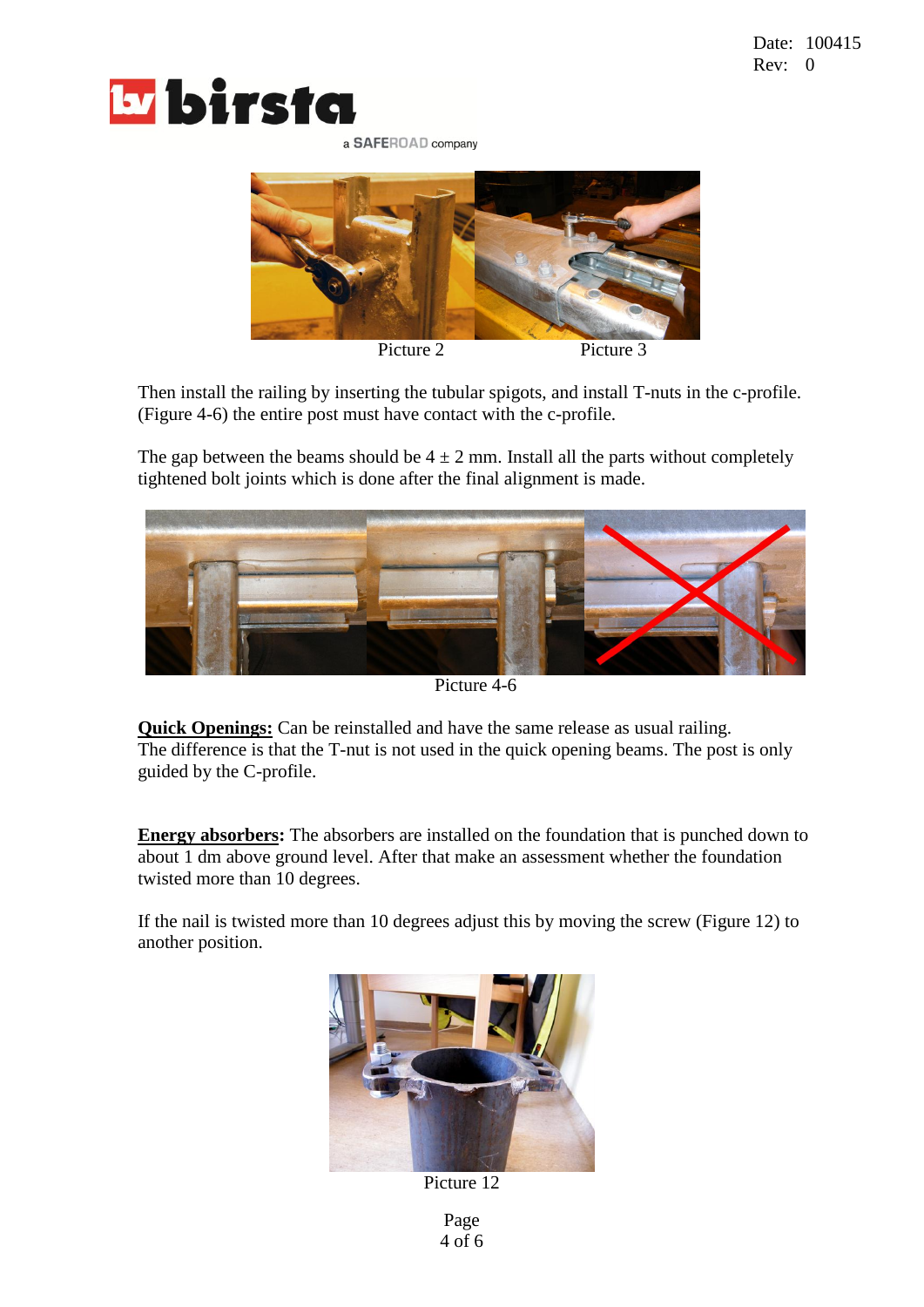

After that the nail is driven down to ground level. Then the standard post is driven down. The pre-assembled energy absorbent is mounted on the nail, and the pole

# **7) Repair of zinc damage:**

Repair of any damage zinc where the distance between the zinc surfaces is greater than 3mm should be repaired with zinc rich paint

# **8) On Completion**

Inspect and check horizontal alignment of the system, heights and general appearance, are correct.

Self-monitoring and certification according Paragraph 3 shall be performed and signed and copies shall be handed over to the client (customer).

Clean the storage sites and remove packaging materials in consultation with the client (Client).

### **9) Repair:**

All damaged material must be replaced immediately. Damage requiring replacement is defined as that which has weakened the steel component, or has compromised the galvanized coating to a degree that cannot be repaired by the use of zinc rich paints, e.g. deep scratches, tears, creases etc.

To replace damaged parts after the collision does not differ so much from the usual installation. The major differences are described below;

**Replacing damaged posts:** To access the horizontal profile, it is either lifted up on trestles and pushed to the side so that the damaged post can be removed, or held by a truck mounted crane (Picture 7-8). To loosen the posts, tools are used accordingly (Figure 9-11). Then the new post is installed.



Picture 7 and 8

Page 5 of 6